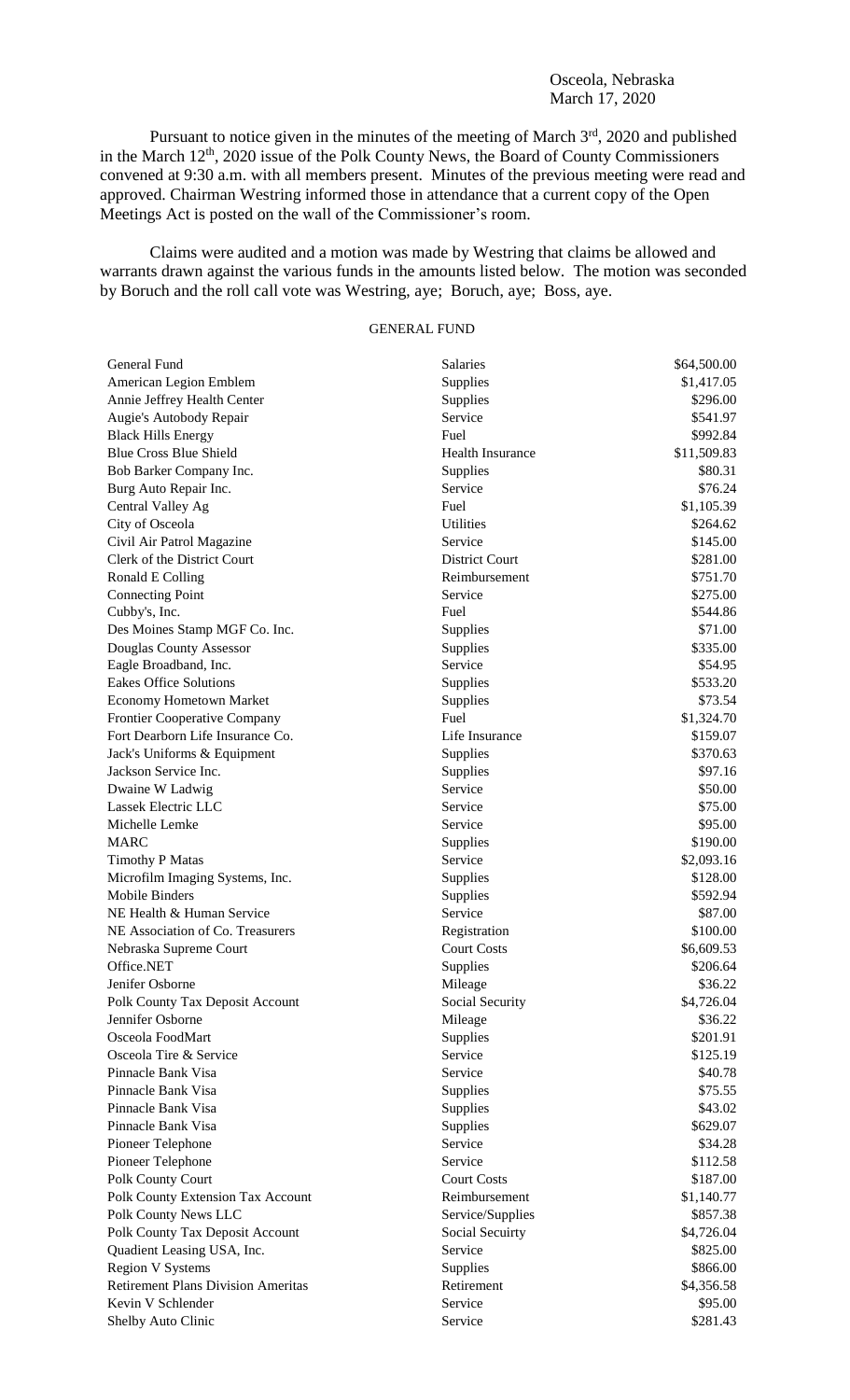| Michelle Sterup                    | Reimbursement   | \$141.56   |
|------------------------------------|-----------------|------------|
| <b>Sharilyn Steube</b>             | Service         | \$95.00    |
| Jaci Swantek                       | Mileage         | \$16.68    |
| Telephone Systems of Nebraska Inc. | Service         | \$190.00   |
| Thomson Reuters-West               | Service         | \$1,585.48 |
| Tonniges Chevrolet Inc.            | Service         | \$106.16   |
| <b>Verizon Wireless</b>            | Service         | \$33.87    |
| Verizon Wireless                   | Service         | \$190.06   |
| VVS, Inc. Canteen                  | <b>Supplies</b> | \$88.80    |
| Windstream Nebraska Inc.           | Service         | \$2,466.41 |
| Darla Winslow                      | Reimbursement   | \$262.20   |
| <b>York News Times</b>             | Service         | \$19.95    |

## ROAD

| Road                                      | <b>Salaries</b>             | \$26,050.07 |  |  |  |
|-------------------------------------------|-----------------------------|-------------|--|--|--|
| <b>Black Hills Energy</b>                 | Fuel                        | \$191.85    |  |  |  |
| <b>Blue Cross Blue Shield</b>             | <b>Health Insurance</b>     | \$5,115.48  |  |  |  |
| Central Parts & Machine                   | Parts                       | \$54.66     |  |  |  |
| Central Valley Ag                         | Fuel                        | \$751.82    |  |  |  |
| City of Osceola                           | <b>Utilities</b>            | \$69.87     |  |  |  |
| City of Stromsburg                        | Utilities                   | \$276.20    |  |  |  |
| <b>Eakes Office Solutions</b>             | Supplies                    | \$57.12     |  |  |  |
| Ericson Cash Hardware                     | Supplies                    | \$28.96     |  |  |  |
| <b>Filter Care</b>                        | Service                     | \$70.85     |  |  |  |
| Fort Dearborn Life Insurance              | Life Insurance              | \$82.56     |  |  |  |
| Frontier Cooperative Company              | Fuel                        | \$644.29    |  |  |  |
| Ingalls Parts & Service                   | Supplies                    | \$15.00     |  |  |  |
| Interstate Battery System of NE           | Parts                       | \$361.90    |  |  |  |
| JEO Consulting Group Inc.                 | Fees                        | \$6,000.00  |  |  |  |
| John Deere Financial                      | Parts/Supplies              | \$668.32    |  |  |  |
| <b>MARC</b>                               | Supplies                    | \$160.00    |  |  |  |
| Midwest Service & Sales Co.               | Grader Blades/Signs         | \$19,522.40 |  |  |  |
| NMC, Exchange LLC                         | Service                     | \$2,834.64  |  |  |  |
| Officenet                                 | Supplies                    | \$895.00    |  |  |  |
| Osceola Tire & Service                    | Service                     | \$21.00     |  |  |  |
| Polk County News LLC                      | Service                     | \$14.23     |  |  |  |
| Polk County Tax Deposit Account           | Social Security             | \$1,954.02  |  |  |  |
| Polk Light & Water                        | Utilities                   | \$97.23     |  |  |  |
| Power plan                                | Parts/Labor                 | \$5,812.46  |  |  |  |
| <b>Rally Auto Parts</b>                   | Supplies/Parts/Grease Oil   | \$1,329.06  |  |  |  |
| <b>Retirement Plans Division Ameritas</b> | Retirement                  | \$1,704.39  |  |  |  |
| Road Builders Machinery & Supply Co.      | Supplies                    | \$297.87    |  |  |  |
| Sapp Bros. Petroleum, Inc.                | Fuel                        | \$6,700.28  |  |  |  |
| Shelby Auto Clinic                        | Grease Oil                  | \$24.15     |  |  |  |
| Shelby Lumber Co. Inc.                    | Supplies                    | \$432.01    |  |  |  |
| Verizon Wireless                          | Service                     | \$68.38     |  |  |  |
| Village of Shelby                         | Utilities                   | \$90.50     |  |  |  |
| Windstream Nebraska Inc.                  | Service                     | \$250.19    |  |  |  |
|                                           | EQUIPMENT SINKING FUND      |             |  |  |  |
| Power Plan                                | Equipment                   | \$19,572.48 |  |  |  |
|                                           | <b>SENIOR SERVICES FUND</b> |             |  |  |  |
|                                           |                             |             |  |  |  |
| Eagle Broadband                           | Service                     | \$291.00    |  |  |  |
|                                           | <b>INHERITANCE TAX FUND</b> |             |  |  |  |
| DAS State Accounting -Central Finance     | <b>Computer Expense</b>     | 341.32      |  |  |  |
| Standard Appraisal Services Inc.          | Fees                        | 7,406.00    |  |  |  |
|                                           |                             |             |  |  |  |
| 911 EMERGENCY SERVICE FUND                |                             |             |  |  |  |
| Windstream Nebraska Inc.                  | Service                     | 982.75      |  |  |  |
| <b>WEED FUND</b>                          |                             |             |  |  |  |
| <b>Black Hills Energy</b>                 | Service                     | \$35.60     |  |  |  |
| City of Osceola                           | Utilities                   | \$74.50     |  |  |  |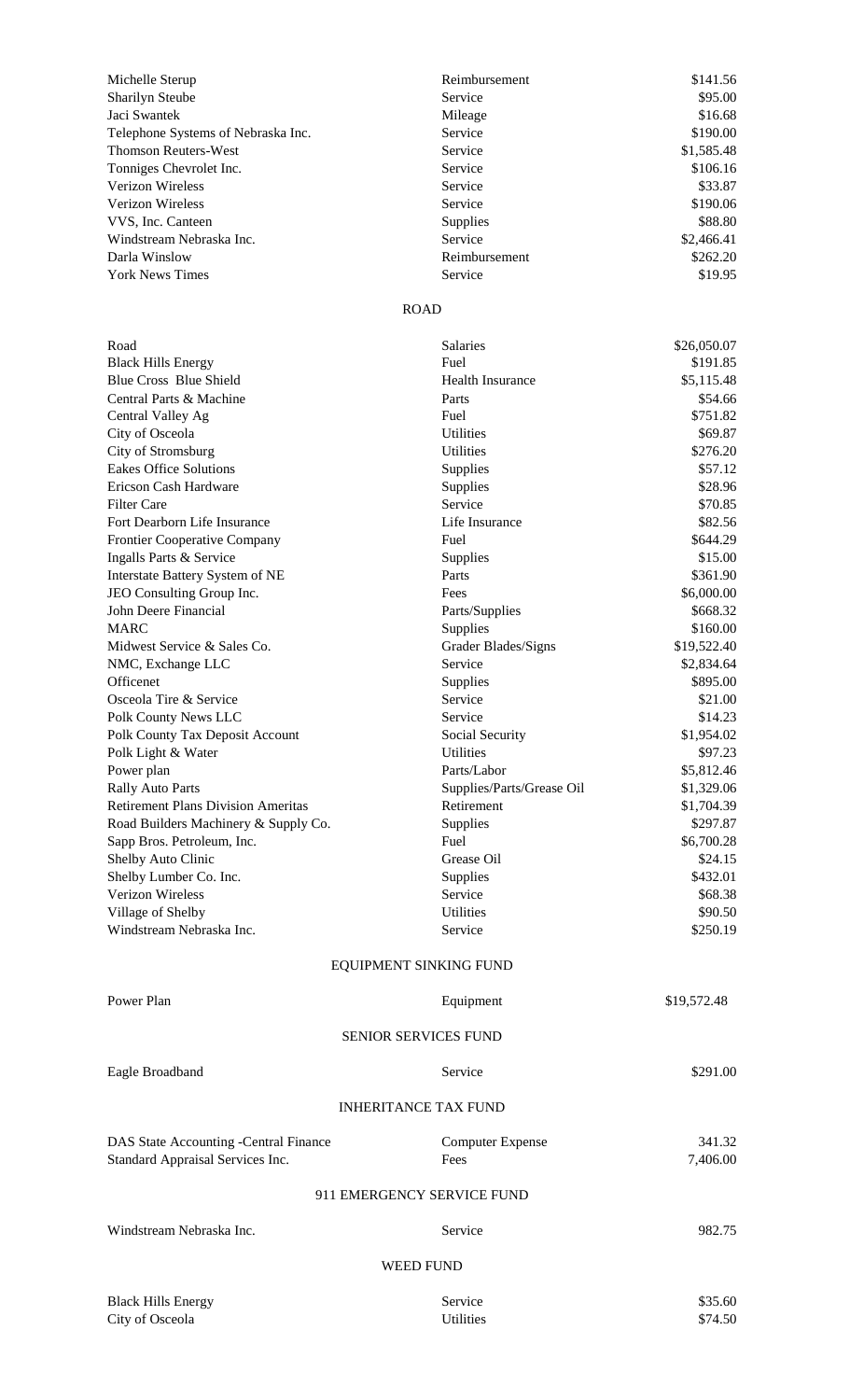| Constellation New energy Gas Division | <b>Utilities</b> | \$62.65  |
|---------------------------------------|------------------|----------|
| <b>Frontier Cooperative Company</b>   | Fuel             | \$227.72 |

The Board approved the collateral pledged by Polk County banks and held in custody by the County Treasurer.

The following fees for the month of February were earned by the various offices and submitted to the County Treasurer. County Treasurer receipts show fees earned were credited to the appropriate county funds.

## Jodie L. Robert, Clerk of District Court \$210.00

A motion was made by Boruch authorizing the Chairman to sign the agreement with the Osceola Public Schools for the coordination and execution of the Polk County Spelling Bee for the 2020-2021 and 2021-2022 school years. The motion was seconded by Boss and the roll call vote was Boruch, aye; Boss, aye; Westring, aye.

A motion was made by Boruch to appoint Lonnie Shoup to the Polk County Planning Commission. The motion was seconded by Boss and the roll call vote was Boruch, aye; Boss, aye; Westring, aye.

A motion was made by Boruch to appoint Tyler Klein to the Polk County Planning Commission. The motion was seconded by Boss and the roll call vote was Boruch, aye; Boss, aye; Westring, aye.

Health Dept. Director Darla Winslow updated the Board on the COVID-19 situation. The Cancer Survivors Luncheon has been cancelled, pedicures and clinics held by the department have also been cancelled for the next few weeks. The Senior Centers have been closed and groups should be limited to 10, all in an effort to slow the spread of the virus and flatten the curve. Before testing individuals for the COVID-19 virus, people are being screened for other illnesses, including both influenza A and B.

Sheriff Ladwig, participating by phone, and Jocey Boruch with Eagle Broadband discussed a plan to update the phones in the Sheriff's Office. A motion was made by Boss to approve the agreement with Eagle Broadband to lease a phone system for the Sheriff's Office. The motion was seconded by Westring and the roll call vote was Boss, aye; Westring, aye; Boruch, aye. The lease agreement is for 60 months and will still result in a lower monthly phone bill than the current monthly cost with Windstream.

Caps on the amount of comp time that can be accumulated by Road Department employees was briefly discussed. Additional discussion and possible action on a policy will be scheduled for the next Board meeting.

A motion was by made Boruch to purchase a new pickup at the State bid price for the Road Department. The motion was seconded by Westring and the roll call vote was Boruch, aye; Westring, aye; Boss, aye.

The Board discussed add a Foreman position and a Sign Technician position to the Road Department. A motion was made by Boruch to add both positions within the Road crew. The motion was seconded by Boss and the roll call vote was Boruch, aye; Boss, aye; Westring, aye. The salaries for the newly created positions will be set at the next meeting of the Board.

Supt. Theis also updated the Board on the work being done in the Road Dept. The tarp is now working on the truck and the crew is starting to stockpile crushed concrete and gravel in the shop yards. Due to the weather, A & R Construction Co. is not moving in for the Polk North project this week. Supt. Theis is still fielding a few questions from FEMA regarding the information provided to them. The LTAP training originally scheduled for today has been cancelled due to COVID-19 concerns.

CJ Johnson of Region V Systems met with the Board to present their annual report regarding the behavioral health and substance abuse programs they provide to counties in the region. Region V has a rental assistance program for those who are dealing with mental health or substance abuse issues. The Polk County Sheriff's Department has actively used the Emergency Protective Custody program and the Crisis Line which helps with those individuals